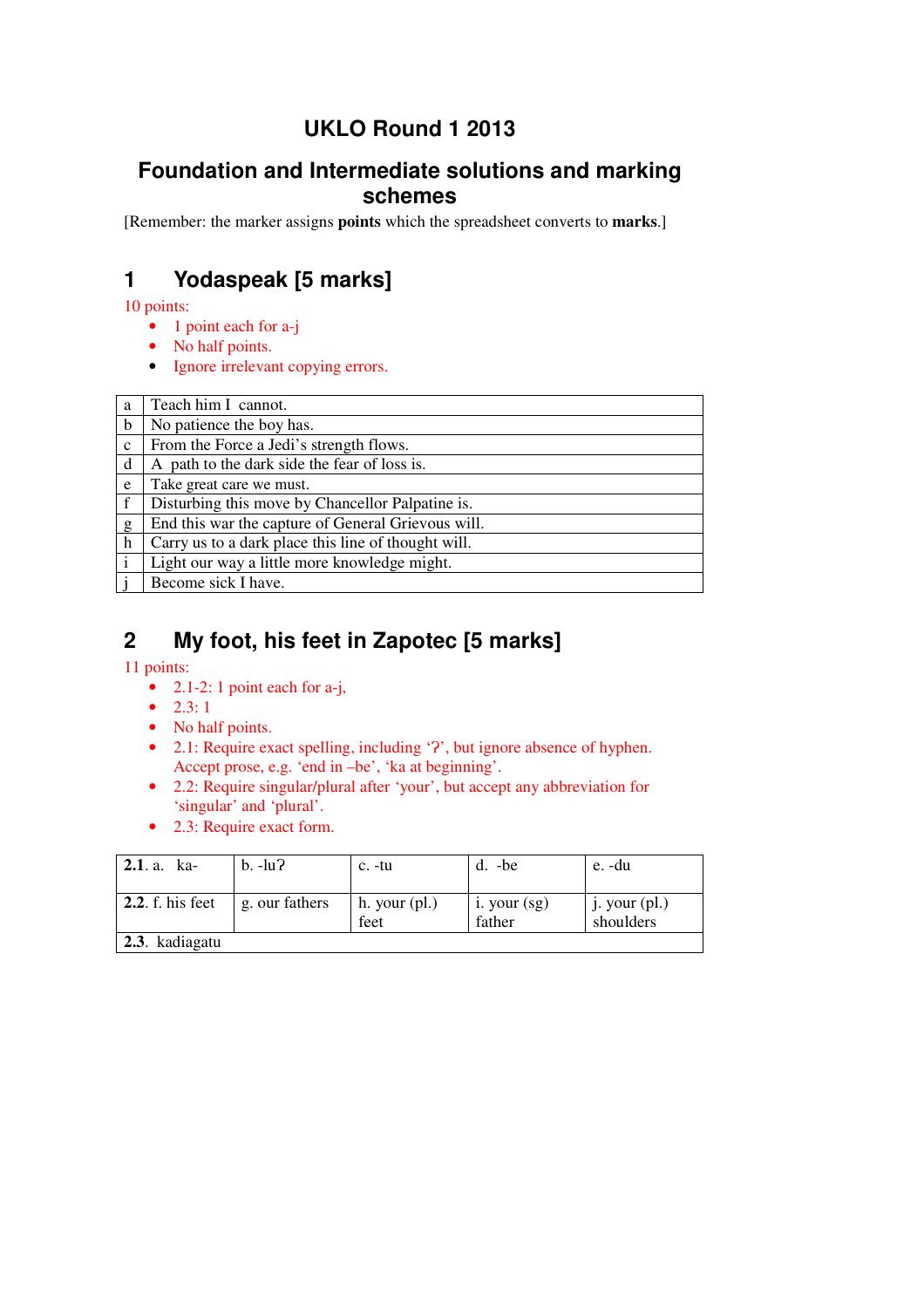### **3 Pali [10 marks]**

#### 16 points:

- 3.1-2: a-f: 2 points each. No half points.
- 3.2: 1 point for at least half the words correct; either 2 or 0 for c.
	- o Require correct endings no credit for correct base forms.
	- o Count word order as equal in points to one word.
	- o Require correct spellings, including length marker on vowels, but ignore capitals and extra word-spaces.

| <b>3.1.a.</b> The king sits down. | b. The village's king is (a/the) god. or:<br>The king of the village is (a/the) god. |
|-----------------------------------|--------------------------------------------------------------------------------------|
| 3.2. a. mahāmatto samane pucchati | b. samano nisīdati                                                                   |
| c. nisīdanti                      | d. mahāmatto rāje pucchati                                                           |
| e. gāmo upāsakassa                | f. attho lokassa devo hoti                                                           |

# **4a Arabic [10 marks]**

- $\bullet$  4a.1-2: 1 point each for a-f
	- o Accept '4 Nike, 2 Marmite, 5 Pepsi, 6 Topshop, 1 Heinz, 3 Nescafe', with or without numbers.
- 4a.2: 1 point each for each of the six characters (separated by red lines).
	- o Accept crude attempts at individual characters in 4a.2 i.e. ignore minor mis-shapes if they're recognisable.
	- o But require correct double-dots above or below.
- 4a.3: ½ each for i-iv. No other half points.
	- o Accept variations e.g. 'ha' or 'em' or 'H'.
- Round up any remaining  $\frac{1}{2}$  in total.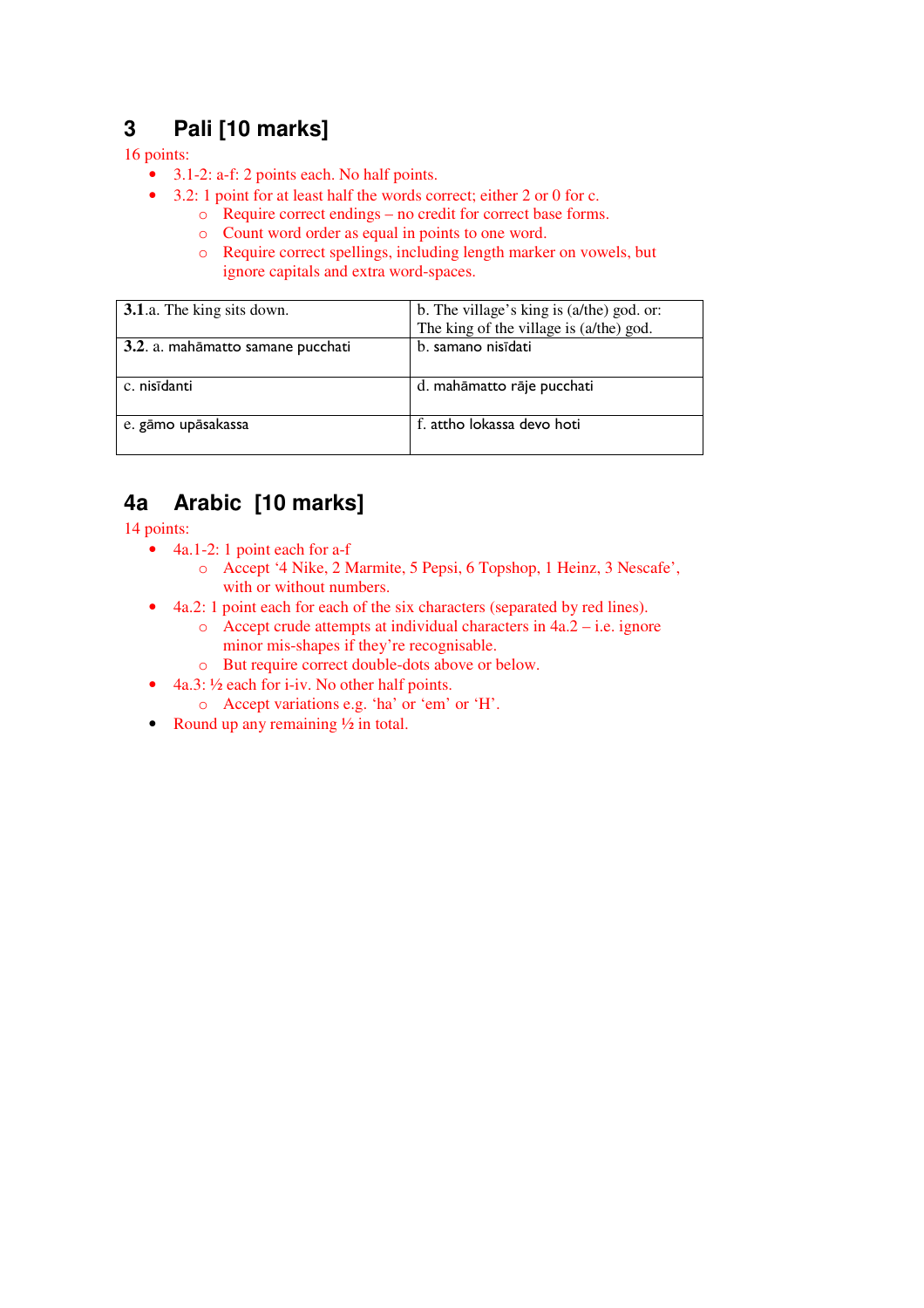

#### Comment

The way into Arabic is via the letters for k/c and for s, which are fairly obvious in Coca Cola, Adidas and Sony. And by the time you get to the unknown data, it's obvious that Arabic is written right-left. Those two letters pick out Nescafe (f), Nike (a) and Pepsi (c). Then I think one thing leads to another and you're home. (On the way you discover that Nike is pronounced /naiki/ in Arabic!)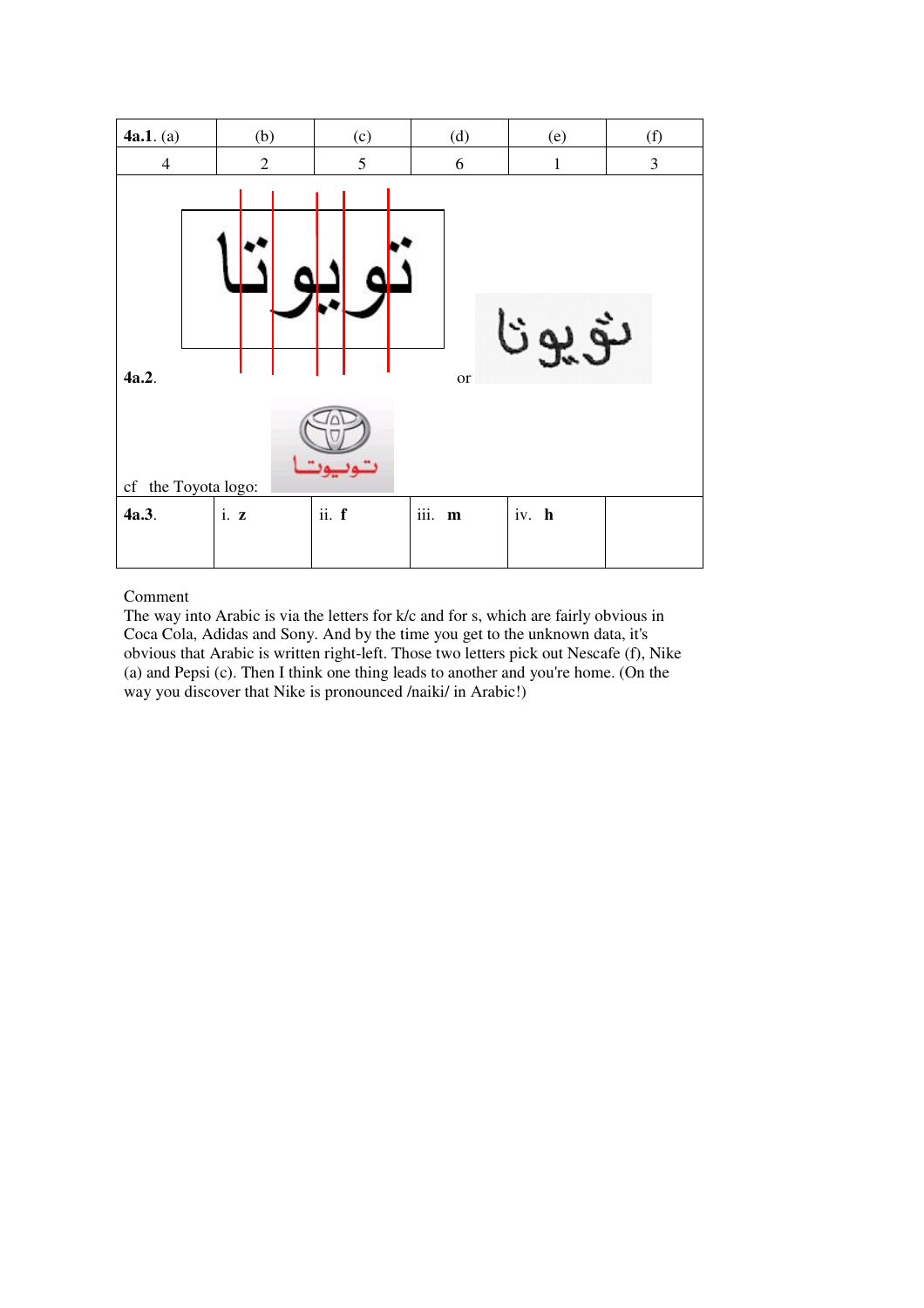### **4s Shavian [10 marks]**

38 points:

- 4s.1: 1 point for each pairing.
- 4s.2: 1 point per character.
	- o Ignore minor mis-shapes, missing spaces and mis-ordering due to omitted characters (e.g.  $\cdot$  for capital letter).
	- o Otherwise require strictly correct order based on spelling.
- 4s.3: 6 points, ignore extra information even if wrong (e.g. 'tall').
- No half points.

|         |           |    |  |   |  |   |  |  | <b>Comment:</b> NB last character in                            |  |
|---------|-----------|----|--|---|--|---|--|--|-----------------------------------------------------------------|--|
| 4s.1.   |           |    |  |   |  |   |  |  | 4s.2c, first row, was wrongly<br>shown as '@'; now corrected to |  |
|         |           | В  |  | Е |  | A |  |  | $^{\circ}$ S.                                                   |  |
| 4s.2.a. | $\bullet$ | и  |  |   |  |   |  |  |                                                                 |  |
| b.      | $\bullet$ |    |  |   |  |   |  |  |                                                                 |  |
| c.      |           | ิย |  |   |  |   |  |  |                                                                 |  |
| (cont)  |           |    |  |   |  |   |  |  |                                                                 |  |
| d.      |           |    |  |   |  |   |  |  |                                                                 |  |
| 4s.3.   |           |    |  |   |  |   |  |  |                                                                 |  |

Comment

For Shavian, the big clue is the number of words, because Shavian uses the conventional word space. The two 2-word examples are 3 and 5, where there's a single letter for a very short word (to or for). One of those letters ('1') is also found at the end of one of the longer examples (example 1), so it must be t (as in to, slept). That's confirmed by the fact that 'C' is at the start of learn and in the second position of slept. Once you've identified two letters in three examples, you're away and the rest fall into place.

# **5 Bulgarian [15 marks]**

- 2 points each for 1-6.
- 1 point for 1 word completely correct. Require exact spelling.
- No half points.

| 1. shest kapaka        | 2. mnogo balaci   |
|------------------------|-------------------|
| 3. chetirima chistachi | 4. mnogo kapaci   |
| 5. edin programist     | 6. trima uchenici |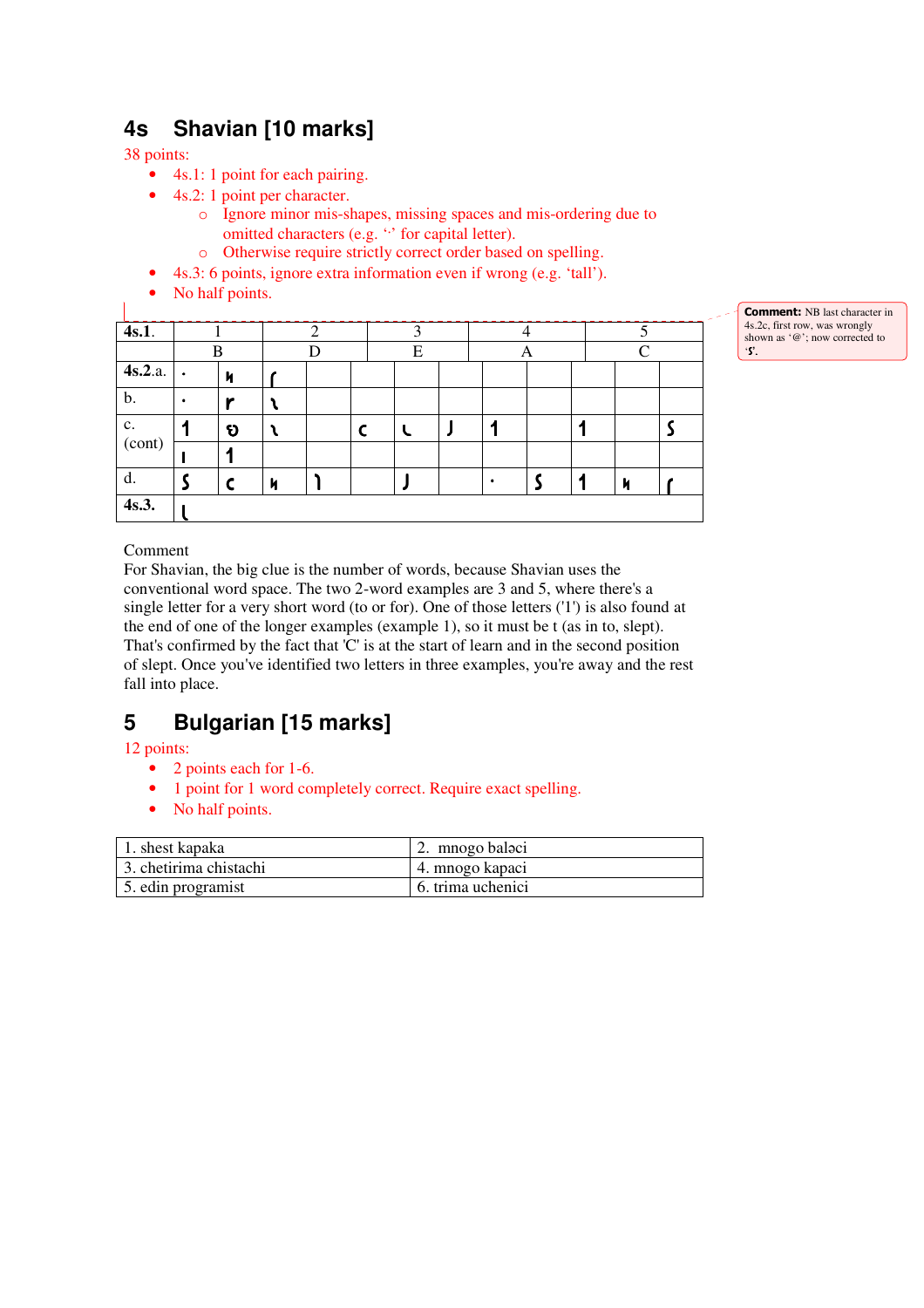## **6 The long and short of English verbs [15 marks]**

- 6.1: 1 point each per A/B
- 6.2: 3 points each for fillers.
	- o require mention of A.
	- $\circ$  accept Y = 'Anywhere but in front of it' or 'to the right of'. Not Y = 'in front (of it)'
- No half points.

| 6.1. | $She$ (is)           | <u>always</u>     | <u>late.</u> |                      |
|------|----------------------|-------------------|--------------|----------------------|
| (2)  |                      | B                 | A            |                      |
| (3)  | (Were) you           | ever              | in Wales?    |                      |
|      | A                    | В                 | A            |                      |
| (4)  | $Yes.)$ we           | (were) once.      |              |                      |
|      | A                    | В                 |              |                      |
| (5)  | <b>Mount Everest</b> | (is) a lot higher | in fact      | (than) Snowdon (is). |
|      | A                    | Α                 | В            | Α                    |
| 6.2. | $X = A$              |                   | $Y =$ after  |                      |
|      |                      |                   |              |                      |